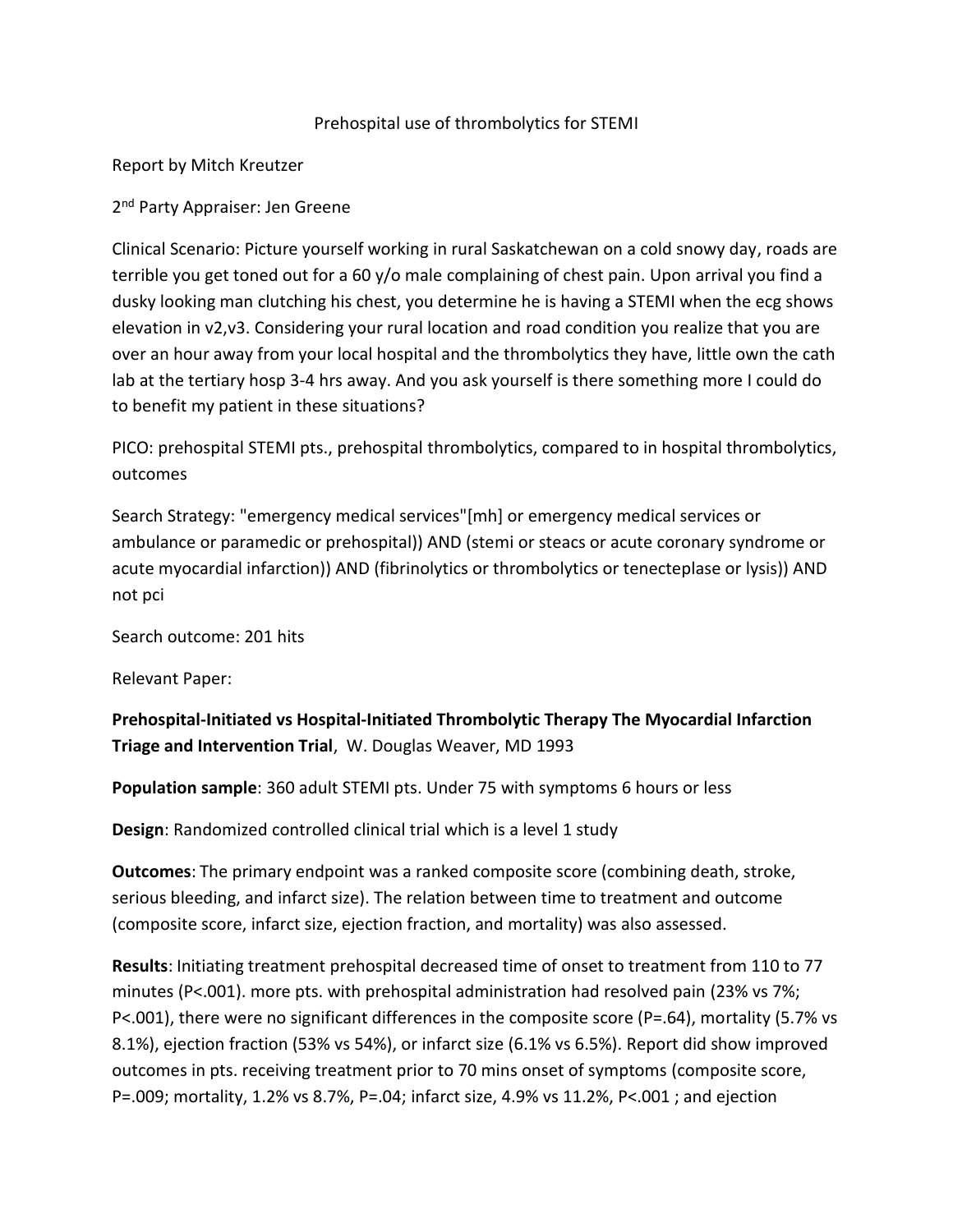fraction, 53% vs 49%, P=.03) than those receiving treatment over 70 mins after onset of symptoms.

**Strengths/weaknesses**: The study did seem well done it was a randomized study with a large specific group of patients, one down fall to the study was the urban ems setting with short transport times though it showed some promising results of early thrombolytic use, I feel the results in a rural setting would have been more profound. There was also a large age gap between prehospital and in hospital pts though I don't feel this swayed the study one way or the other.

## **Mortality and prehospital thrombolysis for acute myocardial infarction**

**A meta-analysis,** Laurie J Morrison, MD, FRCPC, 2000

**Population sample**: 6434 Adult STEMI patients. From 6 randomized trials

**Design**: Meta-analysis, which is a level 1 study

**Outcomes**: time to thrombolytic treatment and all cause hospital mortality, secondary outcomes: ejection fraction, infarct size, scene time, and Q wave infarct frequency and complications were inconsistent between trials.

**Results**: time to thrombolysis favored prehospital group with a decrease of time to treatment of 60 mins (P=.007)

Results were pooled from all 6 studies which measured short term mortality favoring prehospital thrombolytics, (95% ci 0.70-0.98, P=.03) reducing risk of all cause mortality by 17%, absolute risk by 2% translating to 1 life saved for every 62 pts. with overt AMI

Test of Homogeneity yield a P value =.90

**Strengths/weaknesses**: this study being a meta-analysis reviewed 6 randomized trials which included 6434 patients that fit its criteria making a strong argument for its findings, it used data from various prehospital settings and providers, which I considered as a possible weakness having various levels of training for providers delivering the thrombolytics prehospital, the review did show that even with various providers delivering thrombolysis there was no significant difference in results due to that factor.

Considerations: Although I do feel strongly that prehospital thrombolytics would be beneficial prehospitally, I believe a reason I would not change my current practice would be that from the 2 studies I read it appeared that the prehospital thrombolytics were only beneficial to a very small group of patients that being patients with STEMI onset of less then 70 mins prior to needle. One study went on to say that majority of pts waited approx. 30 mins following onset of